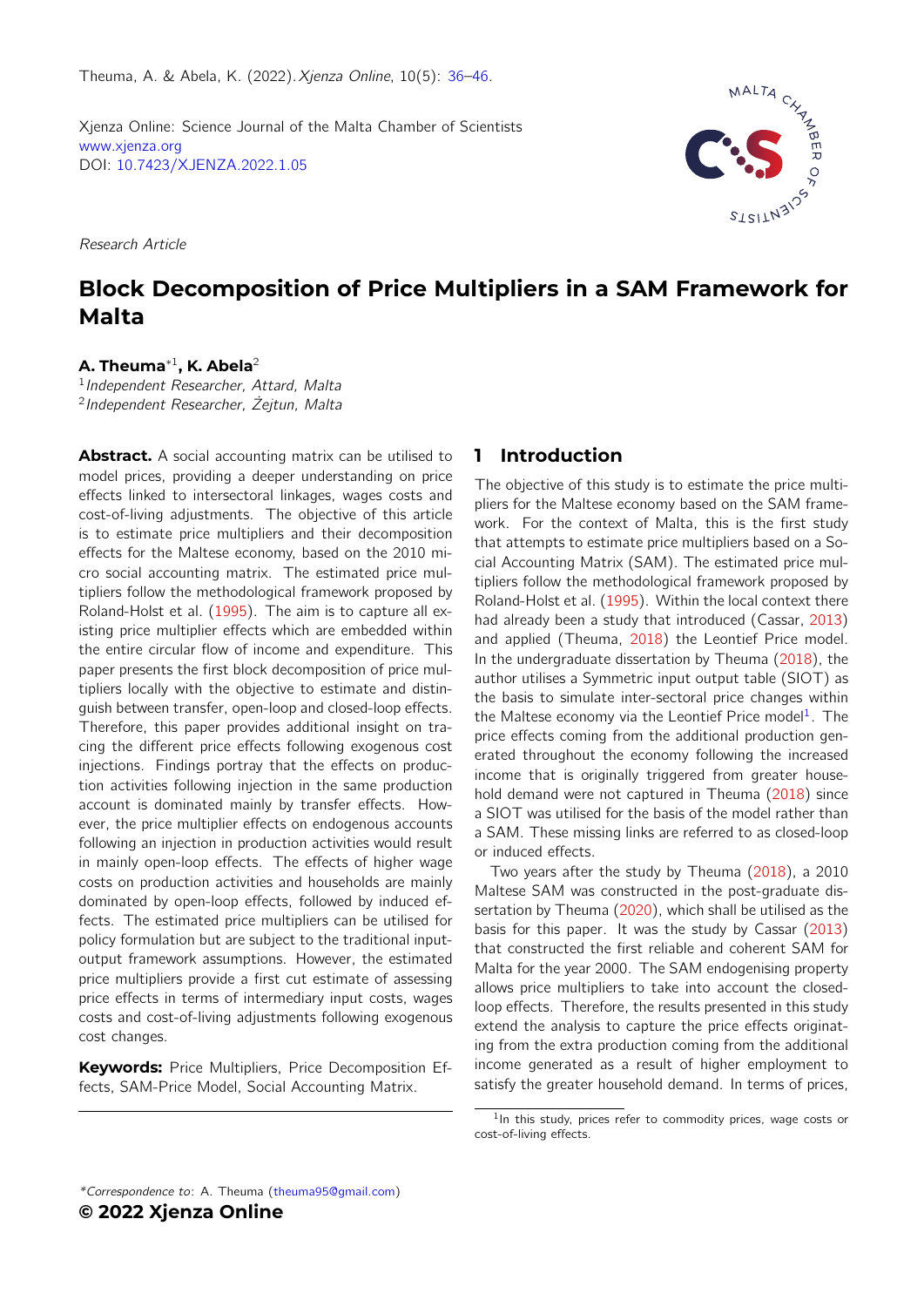the multipliers estimated in this study capture the relationship between production activities, factors and institutions that cover the complete circular flow of income and expenditure of the Maltese economy. The estimated price multipliers effects are subject to exogenous shocks to any factor of primary inputs. Primary inputs consist of Gross Value Added (GVA), imports and net taxes on products. Also, GVA consists of compensation of employees, net operating turnover, sales of fixed capital and net taxes on production. Therefore, price fluctuations can be assessed with the estimated price multipliers following exogenous changes in any element of primary inputs.

A Symmetric Input-Output Table (SIOT) shows sectoral information regarding the production and consumption of an economy. The SIOT framework can be expanded to endogenise household behaviour, but it does not reflect the entire circular flow of income and expenditure of an economy. Models with households assumed as endogenous, such as the SAM, allow for the estimation of multipliers that capture the entire circular flow of income and expenditure (Miller et al., [2009\)](#page-8-4). Therefore, a SIOT does not fully succeed in capturing the income effects distributed across institutions and factors. In this study, to capture the entire circular flow of income and expenditure a SAM for Malta is instead utilised. In matrix form, a SAM records the income generated by production activities, and the income distribution and redistribution between the various institutions within an economy (Round, [2003\)](#page-8-5).

A SAM is also referred to as an economy-wide data framework (El-Said et al., [2001\)](#page-8-6), which is considered as "comprehensive" (El-Said et al., [2001\)](#page-8-6) and "flexible" (Round, [2003\)](#page-8-5). The SAM framework retains a high degree of consistency because total receipts and payments throughout the economy balance. Within the SAM framework, receipts are displayed as row elements, while payments are portrayed as column elements. The flexibility of the SAM structure allows its accounts to be disaggregated according to the scope of study. A SAM can have different levels of disaggregation, such that economic activities can be analysed at a macro or micro level. A SAM with a single aggregated production account is referred to as a Macro SAM, which is mainly used to analyse an economy at a macro level, hence its name. On the other hand, when the production activities, factors and final demand are disaggregated at a sectoral level, it is generally referred to as a Micro SAM. As its name suggests, a Micro SAM is generally utilised to analyse the economy at a sectoral level. Other different SAM types also exist, such as household, financial or environmentalextended SAMs, which further disaggregate the Macro or Micro SAM accounts. The disaggregation level of the

SAM accounts vary depending on the scope of study.

The next section provides an in-depth explanation of the methodology utilised to estimate the price multipliers and their decomposition. The Methodology Section starts off with a brief description of the data sources utilised to obtain the Micro SAM utilised for this study. It is then followed by an explanation on splitting the SAM accounts between endogenous and exogenous, which is later utilised as the basis to estimate and decompose the price multipliers for every Maltese economic sector. Two block-decomposition techniques shall be carried out, the multiplicative and the additive methods. The results are then put forward and discussed in [section 3.](#page-5-0) The paper concludes with a summary of the main findings.

#### **2 Data and Methodology**

A SAM shall be utilised as the basis to estimate price multipliers and their decomposition effects to capture the entire circular flow of income and expenditure. In the postgraduate dissertation by Theuma [\(2020\)](#page-8-3), the author had constructed a 2010 Micro SAM for Malta utilising reliable official statistical data sources. The Micro SAM also conforms to the latest European System of Accounts (Commission et al., [2013\)](#page-8-7) framework and NACE (Eurostat, [2008\)](#page-8-8) classification. The 2010 Maltese Micro SAM was readily available, disaggregated at a 44 sectoral level, with two factor accounts (labour and capital) and five institution accounts, of which three are considered as domestic, namely (i) Households, (ii) Government and (iii) Enterprises.

Subject to the traditional input-output framework and additional assumptions imposed during the SAM con-struction process<sup>[2](#page-1-0)</sup>, the comprehensive economy-wide data framework can be utilised to undertake multiplier analysis. In other words, the consequent effects of exogenous injections in an economy can be studied via multiplier or impact analysis. However, this requires a SAM to be partitioned into endogenous and exogenous accounts as shown in [table 1.](#page-3-0) For consistency purposes, the same methodological structure put forward in Roland-Holst et al. [\(1995\)](#page-8-0) is utilised. To capture the closed-loop or induced effects and obtain a complete set of price multipliers, production activities, factors, and households and enterprises institutions are taken as endogenous as portrayed in [table 1.](#page-3-0) Government, taxes, capital and Rest of World accounts are taken as exogenous. The endogenous and exogenous partitioning structure adopted in this study also conforms to that adopted by Defourny et al. [\(1984\)](#page-8-9), Pyatt et al. [\(1979\)](#page-8-10) and Roland-Holst et al. [\(1995\)](#page-8-0).

<span id="page-1-0"></span><sup>&</sup>lt;sup>2</sup>Refer to Theuma [\(2020\)](#page-8-3) for a detailed description of the additional assumptions imposed during the 2010 Maltese SAM construction process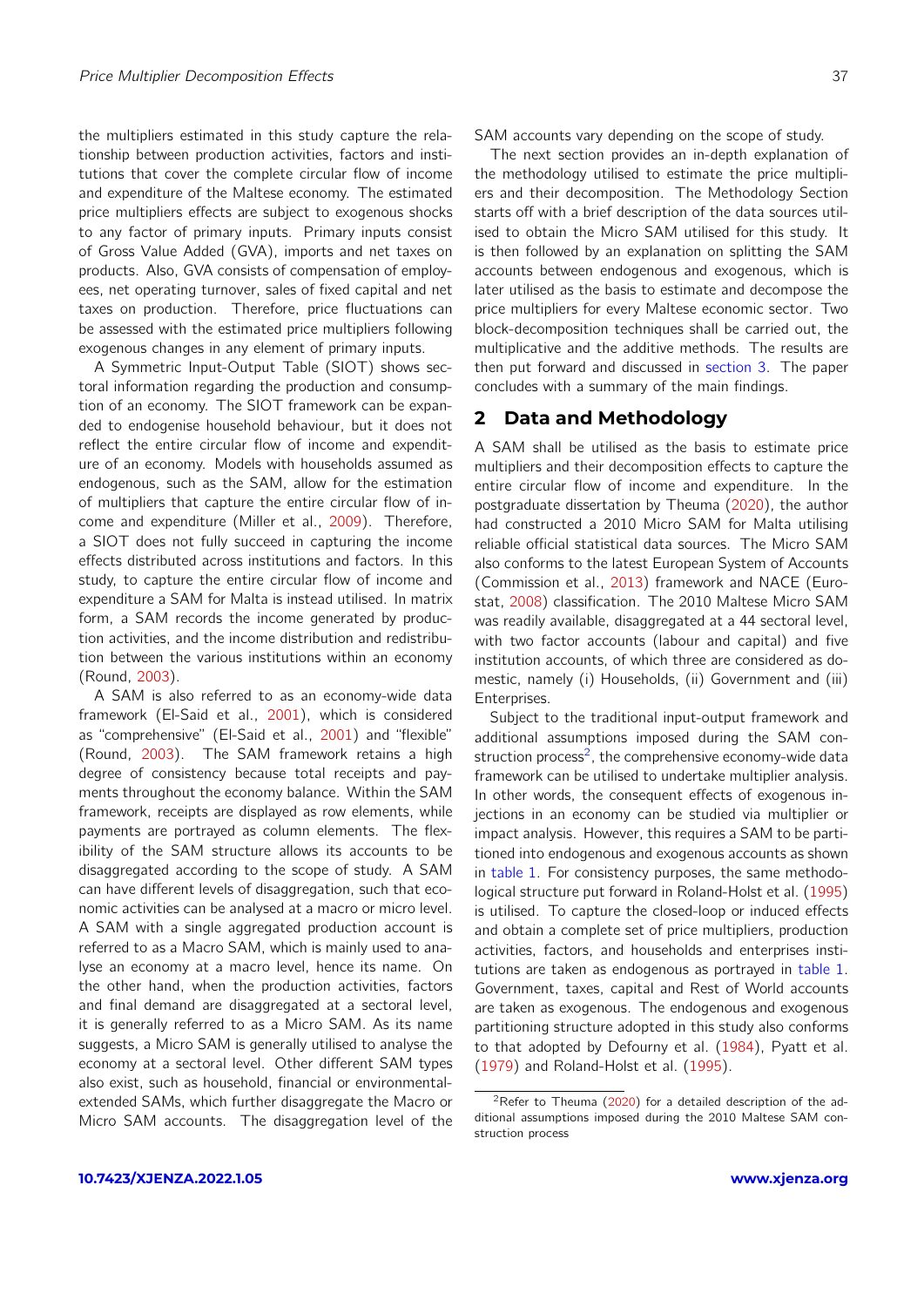It is worth noting that for the constructed 2010 Maltese SAM, the flows between the production activities and the enterprises institution are directly included under the production account rather than found separately within the enterprises institution column (Theuma, [2020\)](#page-8-3). Therefore, payments by enterprises to production activities are assumed to be zero to avoid double counting. Also, the domestic household institution account also includes flows of Non-Profit Institutions Serving Households (NPISH).

From [table 1,](#page-3-0) the flows amongst all endogenous accounts  $(T_{11}, T_{13}, T_{21}, T_{32}, T_{33})$  are portrayed as five separate block matrices, grouped into a single square  $(3\times3)$  matrix. Block matrix  $T_{11}$  mirrors the intermediate consumption matrix that is readily found within a SIOT. Block matrix  $T_{13}$  denotes the expenditure of the endogenised domestic institutions on total output. Block matrix  $T_{21}$  denotes the value-added generated from factors by all production activities. Block matrix  $T_{32}$  denotes the income received by the endogenous domestic institutions for their labour services. Block matrix  $T_{33}$  denotes the flows between the endogenised domestic institutions. Block matrix  $T_{14}$  denotes final demand for all the exogenous accounts, which is identical to the final demand column found within a SIOT. Block matrix  $T_{24}$  denotes final demand for factors of production by exogenous accounts, which is required for output production. Block matrix  $T_{34}$  denotes the income received by all endogenised domestic institutions from all exogenous institutions. Similar to the injection column vector  $({\bf T}_{14}, {\bf T}_{24}, {\bf T}_{34})$ , the leakages row vector  $(\mathbf{T}_{41}, \mathbf{T}_{42}, \mathbf{T}_{43})$  denotes the flows from endogenous to exogenous accounts in the form imports, savings, and taxes, respectively. Block matrix  $\mathbf{T}_{44}$ represents the inter-institutional transactions between all exogenous institutions. Total receipts and payments in [table 1](#page-3-0) must equate, such that every column element  $(Y_1, Y_2, \ldots, Y_n)$  $Y_2$ ,  $Y_3$ ,  $Y_4$ ) and row element  $(Y_1, Y_2, Y_3, Y_4)$  within the SAM structure balance (Theuma, [2020\)](#page-8-3). [table 1](#page-3-0) can also be portrayed in such a way to provide a picture of the entire circular flow of income and expenditure of an economy, as displayed in [figure 1.](#page-2-0)

<span id="page-2-0"></span>

Figure 1: Circular Flow of Income and Expenditure

Source: (Defourny et al., [1984\)](#page-8-9).

From [figure 1,](#page-2-0) departing from block matrix  $T_{11}$ , income is generated from the value-added taking place during the production processes of economic sectors. The newly generated income is then transformed into factors of production, which are supplied by the various institutions present in the economic system to produce goods and services. This process is visualised as  $T_{21}$  in [table 1.](#page-3-0) Factors of production are then accrued to institutions, representing amongst others, the income distribution to households. Institutions can have transactions between themselves,  $T_{33}$ , such as inter-income transfers between households. The income generated and distributed to households is then utilised for expenditure of goods and services by the various economic institutions  $T_{13}$  as portrayed in [table 1.](#page-3-0) The cycle repeats itself portraying the movements and generation of income from producers to workers and back.

Utilising the partitioning structure of [table 1,](#page-3-0) we can define matrix  $\bf{A}$  that denotes the average expenditure propensities, representing the fixed interactions between the inputs and output of every sector. These sectoral fixed interactions are generally denoted as  $a_{ii}$ , portraying the input i required by sector  $j$  to produce a unit of a commodity. Therefore,  $a_{ii}y_i$  are required to produce  $t_{ii}$ number of goods. From [table 1,](#page-3-0) in matrix algebra notation  $a_{ii}$  can be made subject of the formula to represent the technical coefficients matrix.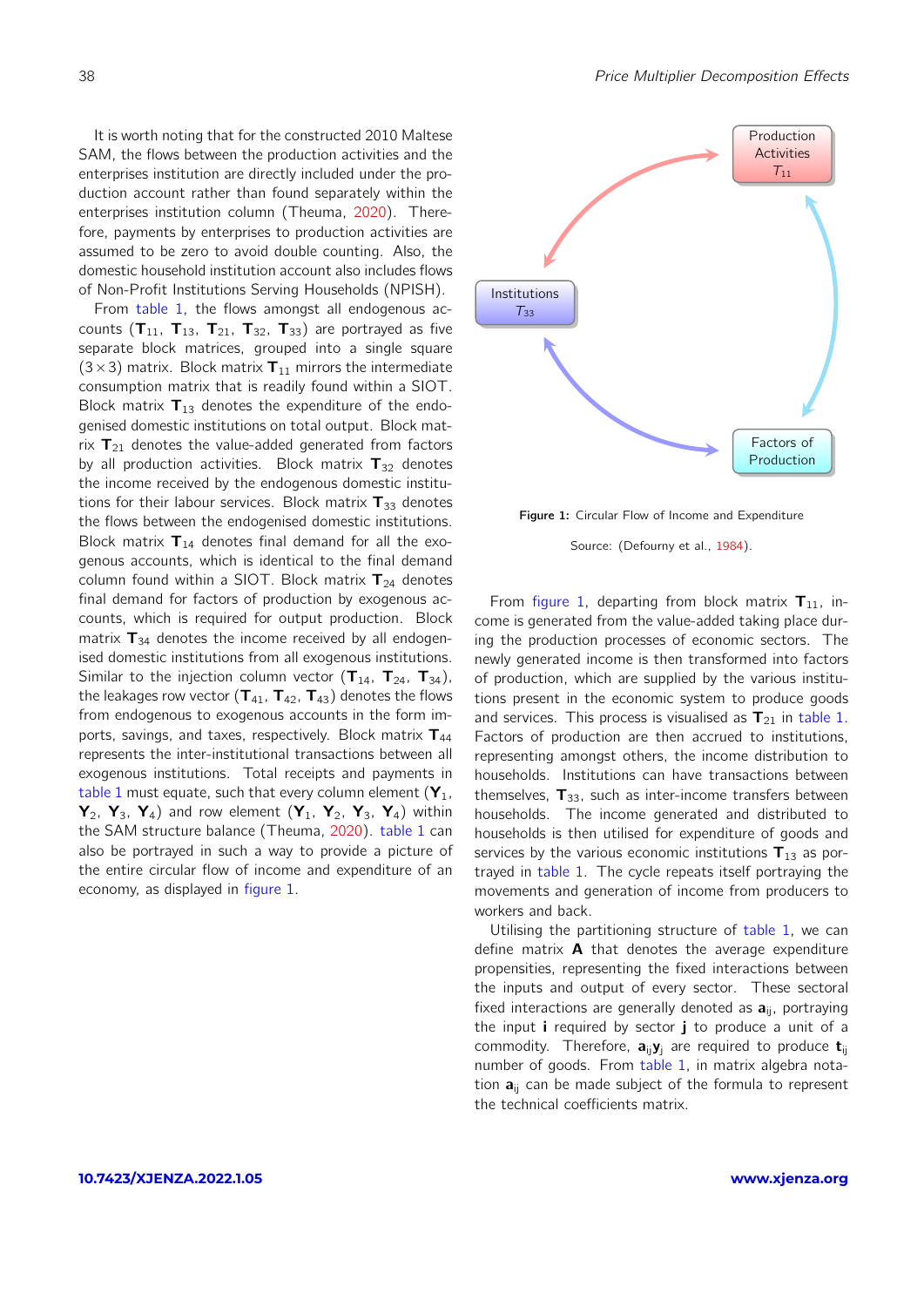<span id="page-3-0"></span>

| <b>Partitions</b> |                                             | <b>Endogenous</b>        |                | <b>Endogenous Endogenous</b>    | <b>Exogenous</b>                                   | <b>Total</b> |
|-------------------|---------------------------------------------|--------------------------|----------------|---------------------------------|----------------------------------------------------|--------------|
|                   | <b>SAM</b><br>Accounts                      | Production<br>Activities | Factors        | Household<br>and<br>Enterprises | Government.<br>Taxes,<br>Capital and<br><b>RoW</b> |              |
| <b>Endogenous</b> | Production<br>Activities                    | $T_{11}$                 | $\overline{0}$ | $T_{13}$                        | $T_{14}$                                           | $Y_1$        |
| <b>Endogenous</b> | Factors                                     | $T_{21}$                 | 0              | $\overline{0}$                  | $T_{24}$                                           | $Y_2$        |
| <b>Endogenous</b> | Household<br>and<br>Enterprises             | $\overline{0}$           | $T_{32}$       | $T_{33}$                        | $T_{34}$                                           | $Y_3$        |
| <b>Exogenous</b>  | Government,<br>Taxes,<br>Capital and<br>RoW | $T_{41}$                 | $T_{42}$       | $T_{43}$                        | $T_{44}$                                           | $Y_4$        |
| <b>Total</b>      |                                             | $Y_1$                    | $Y_2$          | $Y_3$                           | $Y_4$                                              |              |

Table 1: SAM Framework's Schematic Structure

Source: (Roland-Holst et al., [1995\)](#page-8-0).

$$
\mathbf{T} = \mathbf{A}\hat{\mathbf{Y}} \tag{1}
$$

$$
\widehat{\mathsf{T}\mathsf{Y}}^{-1} = \mathsf{A} \tag{2}
$$

$$
\frac{t_{ij}}{y_j} = a_{ij} \tag{3}
$$

Where square matrix  $\bf{A}$  is made up of only endogenous SAM accounts, square matrix  **denotes the expendit**ure by the endogenous accounts and matrix  $\hat{\mathbf{Y}}$  denotes a square matrix with diagonal elements  $y_i$   $(i = 1, ..., n)$ . The matrix of average expenditure propensities **A** utilised in this paper is an augmented version to that derived from a SIOT, since it now includes all flows of the endogenous accounts. Since matrix  $A$  is derived by dividing its internal five block matrices with their respective income total, it captures all the relationships between the endogenous accounts.

$$
\mathbf{A} = \begin{bmatrix} \mathbf{A}_{11} & \mathbf{0} & \mathbf{A}_{13} \\ \mathbf{A}_{21} & \mathbf{0} & \mathbf{0} \\ \mathbf{0} & \mathbf{A}_{32} & \mathbf{A}_{33} \end{bmatrix}
$$
 (4)

Block matrix  $A_{11}$  denotes the share of intermediary inputs utilised during the production processes to produce output. Block matrix  $A_{21}$  denotes the share of factors required to produce a one-euro worth of output. Block matrix  $A_{13}$  denotes the mean purchases of every commodity supplied by the endogenous institutions for every one-euro worth of total expenditure. Block matrix  $A_{32}$ denotes the income received by the endogenous institutions for every one-euro worth of labour services carried out. Block matrix  $A_{33}$  denotes on average every one-euro worth of transfers between every endogenous institution (Cassar, [2013\)](#page-8-1).

Following the endogenous and exogenous partitioning in [table 1](#page-3-0) and the standard Leontief demand-driven assumptions, the SAM-quantity model is derived next. In the SAM-quantity model, production is assumed to change while prices are assumed to remain unchanged. The justification of these assumptions come only in the presence of excess capacity and unlimited supply of resources (Roland-Holst et al., [1995\)](#page-8-0). Utilising the partitioning structure derived in [table 1](#page-3-0) and Matrix  $\bf{A}$  of average expenditure propensities, the SAM-quantity model can be utilised to derive income of group 1 by:

$$
\mathbf{Y}_1 = \mathbf{A}_{11}\mathbf{Y}_1 + \mathbf{A}_{13}\mathbf{\bar{Y}}_3 + \mathbf{A}_{14}\mathbf{\bar{Y}}_4 \tag{5}
$$

$$
= (I - A_{11})^{-1} (A_{13}\bar{Y}_3 + A_{14}\bar{Y}_4)
$$
 (6)

$$
= \mathbf{M}_{11} \mathbf{x} \tag{7}
$$

Where  $M_{11} = (I - A_{11})^{-1}$  denotes the SAM Leontief inverse matrix that mirrors the SIOT Leontief inverse or

#### **[10.7423/XJENZA.2022.1.05](https://doi.org/10.7423/XJENZA.2022.1.05) [www.xjenza.org](https://xjenza.org)**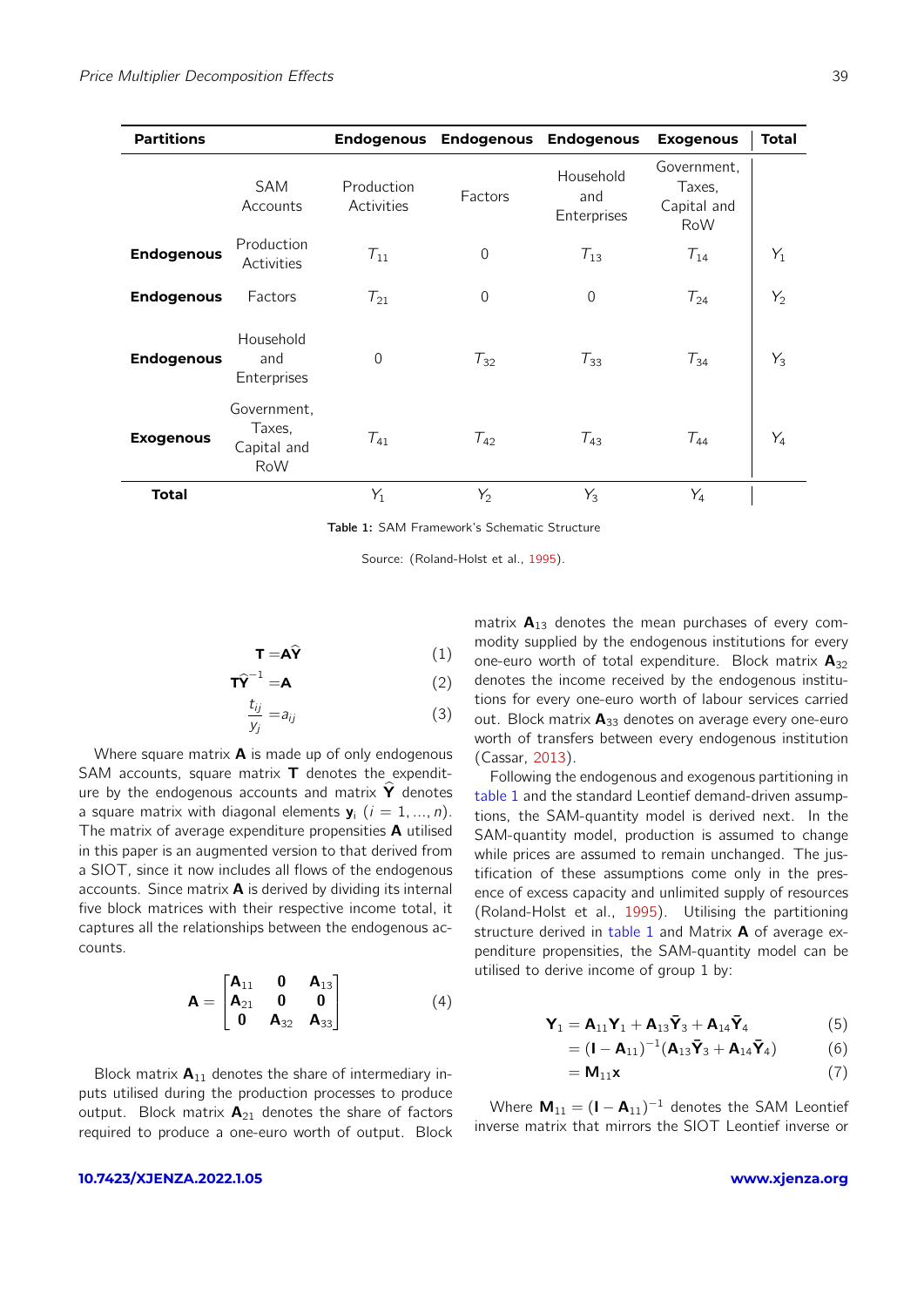multiplier matrix, matrix  $A_{11}$  mirrors the SIOT Leontief technical coefficients matrix A, and x mirrors the SIOT exogenous final demand column vector for every economic sector. To distinguish between endogenous and exogenous elements, those elements with a bar represent the SAM accounts partitioned as exogenous, while those without represent the remaining endogenous accounts. Therefore, the consequent effects on endogenous production following a one euro change in exogenous activity can be assessed. This can also be expressed as  $\Delta$ Y<sub>1</sub> = M<sub>11</sub> $\Delta$ x.

The SAM-Price model, which is dual to the SAMquantity model can also be explored. The assumptions change, whereby prices are allowed to change, while quantities are assumed to remain fixed. Let  $\mathbf{p}_i$  represent a price index for the production activities of group i. Utilising the same endogenous and exogenous split between the SAM accounts denoted in [table 1,](#page-3-0) the first column can be represented in matrix algebra form as:

$$
\mathbf{p}'_1 = \mathbf{p}'_1 \mathbf{A}_{11} + \mathbf{\bar{p}}'_2 \mathbf{A}_{21} + \mathbf{\bar{p}}'_4 \mathbf{A}_{41}
$$
 (8)

$$
= (\mathbf{\bar{p}}_2' \mathbf{A}_{21} + \mathbf{\bar{p}}_4' \mathbf{A}_{41}) (\mathbf{I} - \mathbf{A}_{11})^{-1}
$$
 (9)

$$
= \mathbf{v}'_1 \mathbf{M}_{11} \tag{10}
$$

Where  $\mathbf{v}_1'$  denotes a row vector of exogenous costs, and  $M_{11}$  denotes the same Leontief inverse matrix found in the Leontief Demand-Driven model balance equation. Dual to the SAM-quantity model, the SAM-price model can be utilised to assess the effects of a one euro exogenous cost change on prices  $\Delta p'_1 = \Delta v'_1 M_{11}$ . Utilising [table 1,](#page-3-0) the above can be expanded to represent a set of linear equation in terms of prices.

$$
\mathbf{p}'_1 = \mathbf{p}'_1 \mathbf{A}_{11} + \mathbf{p}'_2 \mathbf{A}_{21} + \mathbf{\bar{p}}'_4 \mathbf{A}_{41}
$$
 (11)

$$
\mathbf{p}'_2 = \mathbf{p}'_3 \mathbf{A}_{32} + \mathbf{\bar{p}}'_4 \mathbf{A}_{42} \tag{12}
$$

$$
\mathbf{p}'_3 = \mathbf{p}'_1 \mathbf{A}_{13} + \mathbf{p}'_3 \mathbf{A}_{33} + \mathbf{\bar{p}}'_4 \mathbf{A}_{43} \tag{13}
$$

Let  $\mathbf{p}'$  denote a row vector of prices  $(\mathbf{p}'_1, \mathbf{p}'_2, \mathbf{p}'_3)$  for the endogenous SAM accounts and  $\mathbf{v}' = \mathbf{p}'_4 \mathbf{A}_4$  denotes the row vector of exogenous costs, where  $A_4$  comprises of row elements  $(A_{41}, A_{42}, A_{43})$ . The balance equation of the SAM-Price model is summarised as:

$$
\mathbf{p}' = \mathbf{v}'(\mathbf{I} - \mathbf{A})^{-1} = \mathbf{v}'\mathbf{M}
$$
 (14)

Where  $p'$  is a row vector of unitary prices,  $v'$  is a row vector portraying the ratio of primary inputs expenditure required by each sector to produce one monetary unit worth of output  $(\frac{\mathsf{v}_\mathsf{n}}{\mathsf{y}_\mathsf{n}})$  and  $\boldsymbol{\mathsf{M}}$  is a multiplier matrix which is common for the Leontief quantity and price models. However, the interpretation of the multiplier matrix is different between the two dual models. For the interpretation of the Leontief SAM-price model, the rows across matrix M are interpreted. For the Leontief SAM-quantity model or the SAM-based output (production) multipliers<sup>[3](#page-4-0)</sup>, the columns of matrix M are instead interpreted. To distinguish between the two possible interpretations of the multiplier matrix **M**, its transpose **M'** will be referred to as the price transmission matrix.

Stone [\(1936\)](#page-8-11) and Pyatt et al. [\(1979\)](#page-8-10) introduce the multiplicative and additive block-decomposition methods to disaggrega te matrix  $M$  or  $M'$  into three separate block matrices which have important economic mean-ing<sup>[4](#page-4-1)</sup>. The decomposition of the multiplier matrix allows for the interpretation of the (i) transfers, (ii) openloop, and (iii) closed-loop matrices. The three respective block-matrices reflect the consequent effects on the endogenous partitioned group as shown in [table 1](#page-3-0) following an exogenous injection in the economic system. The multiplicative block-decomposition method shall be primarily carried out to estimate the three decomposition multiplier matrices (M1, M2, M3). The additive blockdecomposition method is applied afterwards to be able and provide a clear interpretation of the three different price multiplier effects. The multiplicative block-decomposition method is presented next, which starts off from the SAM-Price model and the introduction of a new matrix  $\overline{A}$ .

$$
\widetilde{\mathbf{A}} = \begin{bmatrix} \mathbf{A}_{11} & \mathbf{0} & \mathbf{0} \\ \mathbf{0} & \mathbf{0} & \mathbf{0} \\ \mathbf{0} & \mathbf{0} & \mathbf{A}_{33} \end{bmatrix}
$$
(15)

Matrix  $\tilde{A}$  is a square matrix of average expenditure propensities, extracted directly from matrix A. Matrix **A** must satisfy the condition that  $(I - A)$  is invertible (Roland-Holst et al., [1995\)](#page-8-0).

<span id="page-4-0"></span> $3$ For the context of this paper, the SAM-based output (production) multipliers go beyond the scope of this study. However, a more detailed analysis on the output (production) multiplier for the Maltese economy can be found in Cassar [\(2013,](#page-8-1) [2015\)](#page-8-12), Cassar et al. [\(2018\)](#page-8-13) and Theuma [\(2020\)](#page-8-3).

<span id="page-4-1"></span><sup>4</sup>The two block-decomposition methods applied in this paper follow the methodological framework proposed by Stone [\(1936\)](#page-8-11) and Pyatt et al. [\(1979\)](#page-8-10).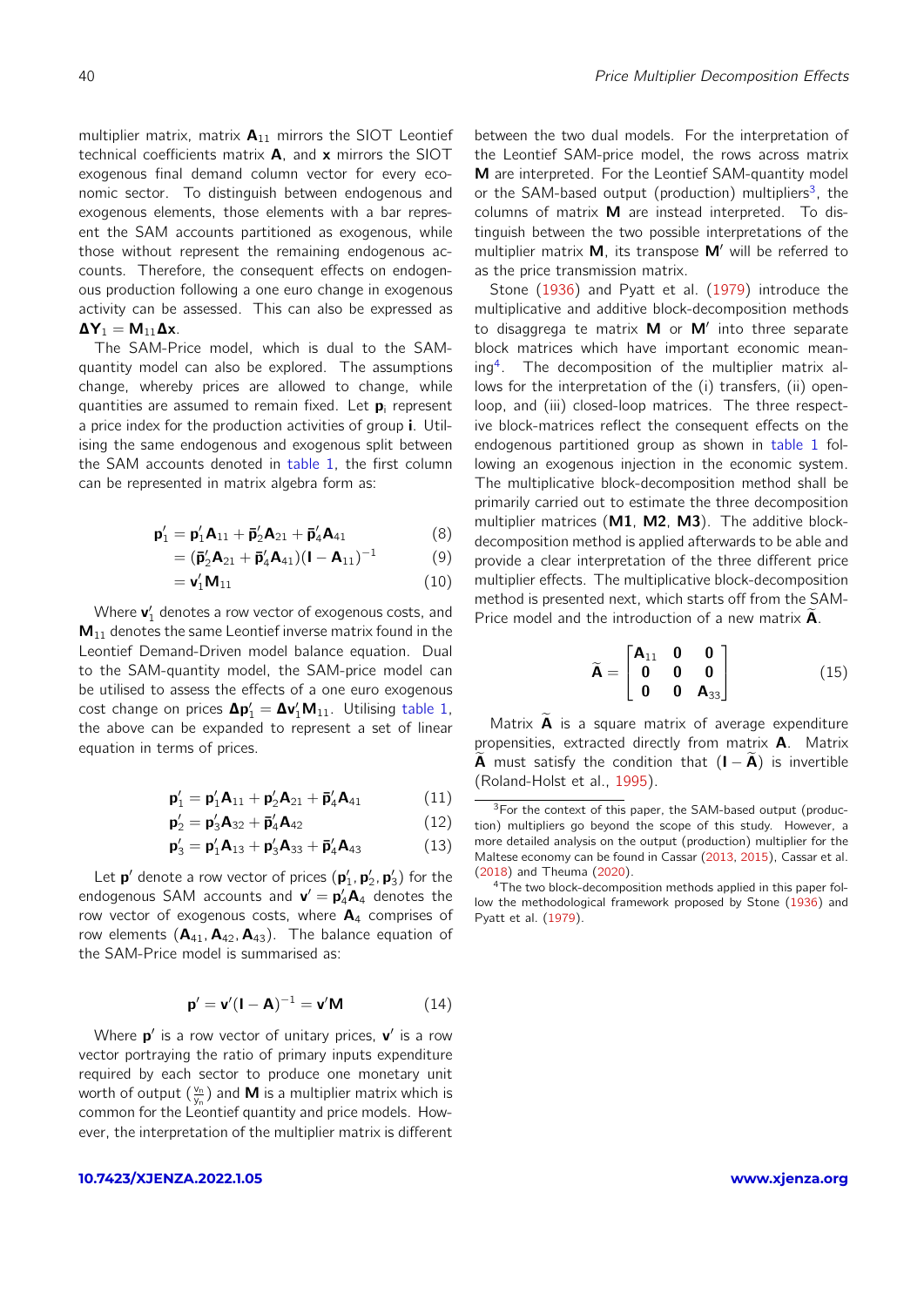$$
\mathbf{p}' = \mathbf{v}' \mathbf{M} \tag{16}
$$

$$
= \mathbf{p}'\mathbf{A} + \mathbf{v}' \tag{17}
$$

$$
= \mathbf{p}'\mathbf{A} + \mathbf{p}'\widetilde{\mathbf{A}} - \mathbf{p}'\widetilde{\mathbf{A}} + \mathbf{v}'
$$
 (18)

$$
= \mathbf{p}'(\mathbf{A} - \widetilde{\mathbf{A}})(\mathbf{I} - \widetilde{\mathbf{A}})^{-1} + \mathbf{v}'(\mathbf{I} - \widetilde{\mathbf{A}})^{-1}
$$
(19)

$$
= \mathbf{p}'\mathbf{A}^* + \mathbf{v}'(\mathbf{I} - \widetilde{\mathbf{A}})^{-1}
$$
 (20)

$$
= [\mathbf{p}'\mathbf{A}^* + \mathbf{v}'(\mathbf{I} - \widetilde{\mathbf{A}})^{-1}]\mathbf{A}^* + \mathbf{v}'(\mathbf{I} - \widetilde{\mathbf{A}})^{-1}
$$
(21)

$$
= \mathbf{p}'\mathbf{A}^{*2} + \mathbf{v}'(\mathbf{I} - \mathbf{A})^{-1}(\mathbf{I} + \mathbf{A}^{*})
$$
(22)  

$$
= [\mathbf{v}'\mathbf{A}^{*} + \mathbf{v}'(\mathbf{I} - \widetilde{\mathbf{A}})^{-1}\mathbf{I}\mathbf{A}^{*2} + \mathbf{v}'(\mathbf{I} - \widetilde{\mathbf{A}})^{-1}(\mathbf{I} + \mathbf{A}^{*})
$$

$$
= [\mathbf{p}'\mathbf{A}^* + \mathbf{v}'(\mathbf{I} - \widetilde{\mathbf{A}})^{-1}]\mathbf{A}^{*2} + \mathbf{v}'(\mathbf{I} - \widetilde{\mathbf{A}})^{-1}(\mathbf{I} + \mathbf{A}^*)
$$
\n(23)

$$
= \mathbf{p}' \mathbf{A}^{*3} + \mathbf{v}' (\mathbf{I} - \widetilde{\mathbf{A}})^{-1} (\mathbf{I} + \mathbf{A}^* + \mathbf{A}^{*2})
$$
(24)

$$
= \mathbf{v}'(\mathbf{I} - \widetilde{\mathbf{A}})^{-1}(\mathbf{I} + \mathbf{A}^* + \mathbf{A}^{*2})(\mathbf{I} - \mathbf{A}^{*3})^{-1}
$$
(25)

$$
= \mathbf{v}' \mathbf{M}_1 \mathbf{M}_2 \mathbf{M}_3 \tag{26}
$$

Where  $\mathbf{A}^* = (\mathbf{A} - \tilde{\mathbf{A}})(\mathbf{I} - \tilde{\mathbf{A}})^{-1}$  and the multiplication of  $M_1M_2M_3$  equates to the SAM Leontief multiplier matrix **M**. By taking the transpose of the three blockmultiplier decomposition matrices, a new equation is obtained that satisfies the price transmission matrix.

$$
\mathbf{p} = \mathbf{M}'\mathbf{v} = \mathbf{M}'_3\mathbf{M}'_2\mathbf{M}'_1\mathbf{v}
$$
 (27)

Where:

$$
\mathbf{M}'_1 = \begin{bmatrix} (\mathbf{I} - \mathbf{A}_{11})^{-1} & \mathbf{0} & \mathbf{0} \\ \mathbf{0} & \mathbf{I} & \mathbf{0} \\ \mathbf{0} & \mathbf{0} & (\mathbf{I} - \mathbf{A}_{33})^{-1} \end{bmatrix}
$$
 (28)

$$
\mathbf{M}'_2 = \begin{bmatrix} \mathbf{I} & \mathbf{A}_{21}^* & \mathbf{A}_{32}^* \mathbf{A}_{21}^* \\ \mathbf{A}_{13}^* \mathbf{A}_{32}^* & \mathbf{I} & \mathbf{A}_{32}^* \\ \mathbf{A}_{13}^* & \mathbf{A}_{21}^* \mathbf{A}_{13}^* & \mathbf{I} \end{bmatrix} \tag{29}
$$

$$
M_3' = \begin{bmatrix} (I - A_{13}^* A_{32}^* A_{21}^*)^{-1} & 0 & 0 \\ 0 & (I - A_{21}^* A_{13}^* A_{32}^*)^{-1} & 0 \\ 0 & 0 & (I - A_{32}^* A_{21}^* A_{13}^*)^{-1} \end{bmatrix}
$$
 (30)

Since the multiplier matrix  $M$  has been transposed to matrix M', the interpretation of the column and row elements of the SAM multiplier matrices  $(M, M_1, M_2, M_3)$ have also been switched. To analyse the price multiplier effects we now look down the columns of matrix M<sup>'[5](#page-5-1)</sup>. However, to obtain a more concise picture of the price multiplier decomposition effects, the Additive Block-Decomposition method is applied next.

$$
M' = I + T + O + C
$$
\n(31)  
\n
$$
= I + (M'_1 - I) + (M'_2 - I)M'_1 + (M'_3 - I)M'_2M'_1
$$
\n(32)

Where **I** denotes the initial injection,  $T = (M'_1 - I)$ denotes the transfer effects,  $O = (M'_2 - I)M'_1$  denotes the open-loop or cross multiplier effects and  $C = (M'_3 - I)M'_2M'_1$  denotes the closed-loop or induced effects. The Additive Block-Decomposition method enables us to provide a clearer interpretation of the price multiplier decomposition estimates, which is found in the next chapter. To apply the Additive Block-Decomposition method, the three decomposed multiplier matrices are required  $(M'_1, M'_2, M'_3)$ . Therefore, the Multiplicative Block-Decomposition matrix is applied before the Additive Block-Decomposition method because the former method is a requirement for the latter method.

#### <span id="page-5-0"></span>**3 Results and Discussion**

The block-decomposition of the price multipliers enable us to examine the various effects of price changes into more detail. As shown in [table 2,](#page-6-0) the decomposed price effects are namely (i) transfer effects, (ii) open-loop effects and (iii) closed-loop effects. The transfer effects portrayed in [table 2](#page-6-0) capture the price multiplier effects originating from direct links between the endogenous accounts and inter-sectoral transactions. From example 4 of [table 2,](#page-6-0) the consequent impact of exogenously shocking the production cost of the Financial Services sector by one euro would result in a direct price increase of 0.01 euro in the same sector. The open-loop effects only capture the price multiplier effects coming from transfers between every endogenous account. From example 10 of [table 2,](#page-6-0) the consequent impact of exogenously shocking the production cost of the Financial Services sector by one euro would result in an increase of 0.02 euro in wage costs. The closed-loop effects, also known as induced effects, capture the price multiplier effects originating from the additional production generated in the economy that ultimately comes from greater household demand. In other words, the closed-loop effects ensure a completed circular flow of income and expenditure throughout the economy as depicted in [figure 1.](#page-2-0) Therefore, price multipliers capture the price effects that can be traced back to the "big circuits of influence" (Roland-Holst et al., [1995\)](#page-8-0). From [table 2,](#page-6-0) when the injected (origin) and influenced (destination) sectors are the same, a one is added as an initial injection<sup>[6](#page-5-2)</sup> to reflect a one euro injection to the origin sector on the destination sector. Similarly, it is also possible to undertake a hypothetical scenario of any euro amount injected to any origin sector and assess the consequent price effects of any destination sector in the economy.

<span id="page-5-1"></span><sup>5</sup>Refer to [section 4](#page-10-0) within the Appendix Chapter for Matrix M'.

<span id="page-5-2"></span> $6$ The initial injection can also be thought of as an identity matrix with one on its diagonals embedded within the multiplier matrix  $\mathsf{M}'_1$ .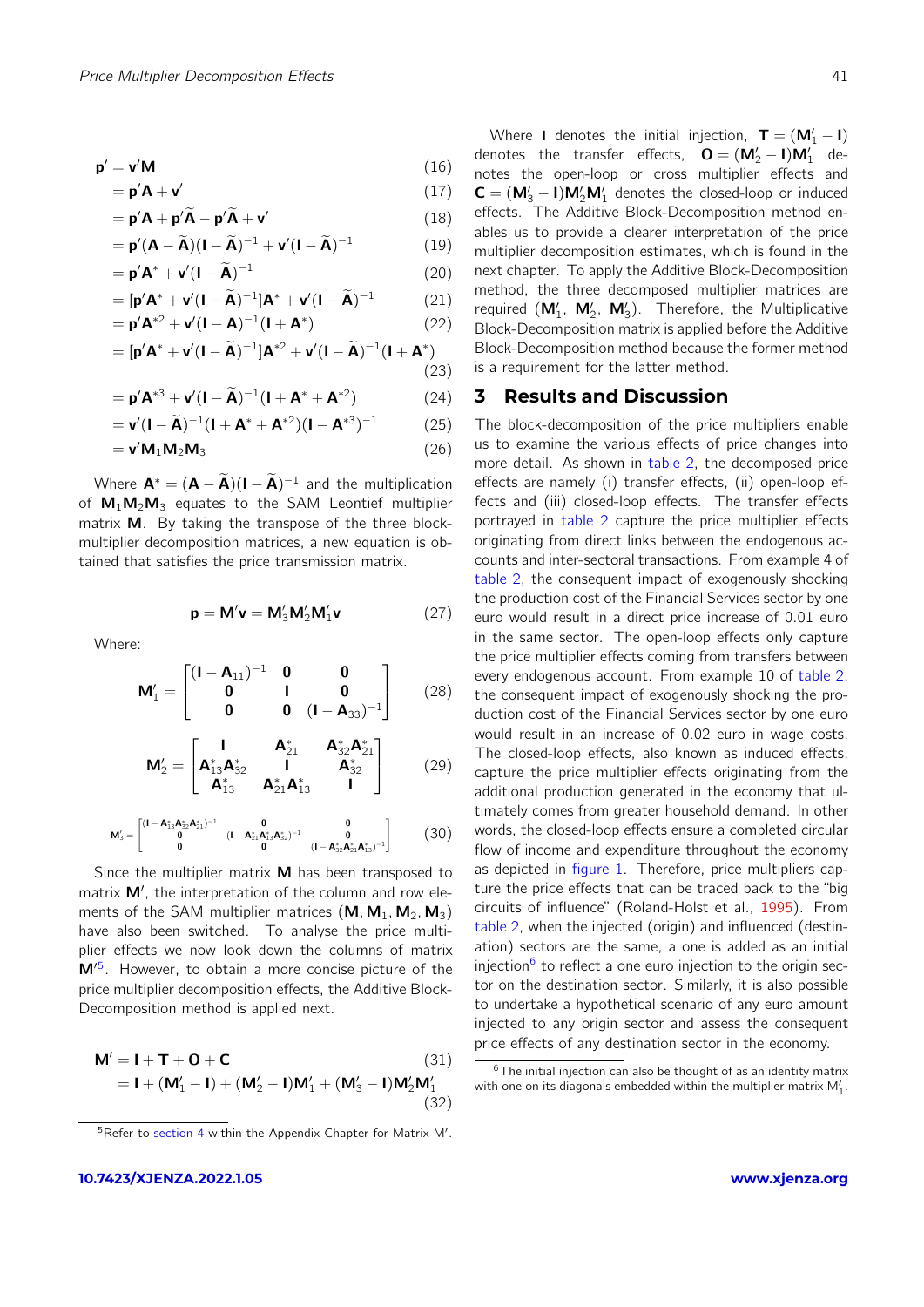<span id="page-6-0"></span>

| Example      | <b>SAM Account Injection</b><br>Origin   | <b>SAM Account influenced by</b><br>the injection | <b>Initial</b><br>Injection (I) | <b>Transfer</b><br>Effects (T) | Open-Loop<br>Effects (O) | Closed-Loop<br>Effects (C) | Price<br><b>Multipliers</b><br>$(M'_{ii})$ |
|--------------|------------------------------------------|---------------------------------------------------|---------------------------------|--------------------------------|--------------------------|----------------------------|--------------------------------------------|
|              | Accommodation and Food<br>Services       | <b>Travel Agency</b>                              | $\mathbf 0$                     | 0.08                           | $\mathbf 0$              | 0.03                       | 0.11                                       |
| $\mathbf{z}$ | Accommodation and Food<br>Services       | Accommodation and Food<br>Services                | $\mathbf{1}$                    | 0.01                           | $\Omega$                 | 0.04                       | 1.05                                       |
| 3            | <b>Financial Services</b>                | Accommodation and Food<br>Services                | $\mathbf{0}$                    | 0.08                           | $\mathbf{0}$             | 0.02                       | 0.10                                       |
| 4            | <b>Financial Services</b>                | <b>Financial Services</b>                         | 1                               | 0.01                           | $\Omega$                 | $\Omega$                   | 1.01                                       |
| 5            | <b>Financial Services</b>                | Advertising and Market<br>Research                | $\mathbf{0}$                    | 0.26                           | $\mathbf{0}$             | 0.02                       | 0.27                                       |
| 6            | Electricity, Water and Waste<br>Services | <b>Textiles Manufacturing</b>                     | 0                               | 0.19                           | $\mathbf 0$              | 0.02                       | 0.22                                       |
| 7            | Electricity, Water and Waste<br>Services | Retail Trade                                      | 0                               | 0.10                           | $\Omega$                 | 0.03                       | 0.13                                       |
| 8            | <b>Financial Services</b>                | Endogenous Institutions                           | 0                               | $\mathbf{0}$                   | 0.03                     | $\mathbf{0}$               | 0.03                                       |
| 9            | Accommodation and Food<br>Services       | Endogenous Institutions                           | 0                               | $\mathbf{0}$                   | 0.05                     | 0.01                       | 0.06                                       |
| 10           | <b>Financial Services</b>                | Factors                                           | 0                               | $\mathbf{0}$                   | 0.02                     | $\mathbf{0}$               | 0.03                                       |
| 11           | Accommodation and Food<br>Services       | Factors                                           | $\mathbf{0}$                    | $\mathbf 0$                    | 0.05                     | 0.01                       | 0.06                                       |
| 12           | Factors                                  | Activities of Households as<br>Employers          | $\mathbf{0}$                    | $\mathbf{0}$                   | 0.99                     | 0.17                       | 1.16                                       |
| 13           | Factors                                  | Endogenous Institutions                           | 0                               | $\mathbf{0}$                   | 0.16                     | 0.03                       | 0.19                                       |

Table 2: 2010 Price Multiplier Decomposition Effects for Malta

Source: Authors' Own Calculations.

Table  $2^7$  $2^7$  presents the price multipliers for domestic economic sectors, institutions, and factors. These price multipliers also include their block-decomposition effects. The Additive Block-Decomposition method is utilised to interpret and assess the results. As previously explained in the Methodology Chapter, the Multiplicative Block-Decomposition method was required to apply the Additive Block-Decomposition method. Generally, the results obtained from the Additive Block-Decomposition method are preferred for ease of interpretation. The results portrayed in [table 2](#page-6-0) were chosen to best explain the different kinds of multiplier decomposition effects that also exhibit important characteristics.

From [table 2,](#page-6-0) examples 1 to 7 capture the decomposition effects of a one euro increase in exogenous costs of production activities, and the consequent influence on production prices. For instance, example 1 in [table 2](#page-6-0) portrays an approximate increase in production prices of around 0.11 euro for the Travel agency, Tour operator Reservation Service and Related Activities sector following a one euro exogenous increase in the cost of production activities originating from the Accommodation and Food Services sector. From the resulting 0.11 price multiplier increase, 0.08 euro increase takes the form of transfer effects and the remaining 0.03 euro increase take the form of closed-loop effects due to the additional production generated following the extra consumption of goods and services by households. In other words, the 0.08 euro increase in prices originates from the inter-sectoral transactions between production activities while the 0.03 euro increase in prices ultimately originates from additional household demand. In this case, the open-loop effects are zero because the origin and destination sectors belong to the same account category. In other words, the origin and destination sectors of examples 1 to 7 belong to the same production account.

From [table 2,](#page-6-0) example 4 portrays that when the Financial Services sector is shocked by an initial injection (I) of one euro worth of exogenous cost, the price multiplier for that same sector amounts to 1.01 euro. Therefore, a one euro exogenous cost increase for the Financial Services sector would bring about an increase in production prices of that same sector by 1.01 euro, of which the majority is accounted by the injection itself, while a relatively small remaining effect of 0.01 euro takes the form of transfer effects. The low multiplier effects come from the Special Purpose Entities (SPEs) included in the Financial Services sector during the construction of the SIOT, which is conformant to the latest NACE Rev.2. However, since SPEs contain a substantial amount of import content, the level of leakages present in the domestic financial sector is high.

<span id="page-6-1"></span><sup>&</sup>lt;sup>7</sup>In situations where the additive block-decomposition effects do not sum up to their respective price multiplier total, it is because of rounding up.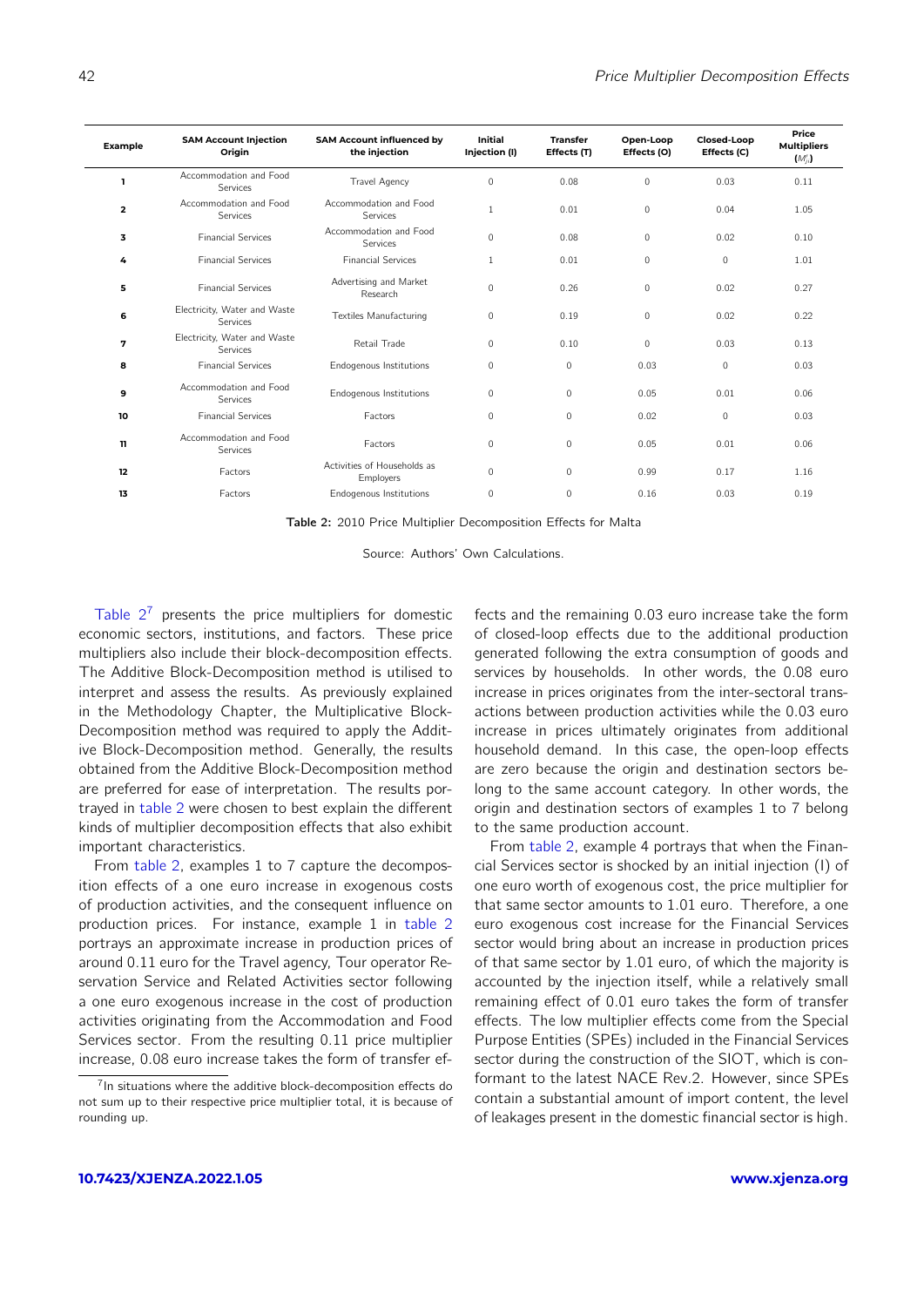The inclusion of SPEs in the SAM reduces the magnitude of the multiplier effects attributed by the financial sector. The higher the share of leakages within the sector's production process relative to its domestic input requirements, the lower the effects of exogenous cost changes on prices would have.

Similarly, from [table 2,](#page-6-0) example 5 denotes a price multiplier for the Advertising sector of 0.27 euro, of which approximately 96 per cent is attributable to transfer effects. For examples 1 to 7 it can be deduced that the price multipliers are dominated by transfer effects when compared to closed-loop effects. This implies that these sectors are highly integrated but exhibit weak forward linkages (Roland-Holst et al., [1995\)](#page-8-0). Therefore, these estimates shed light on the underlying cost linkages between production activities.

Examples 8 and 9 present the price multiplier effects on endogenous institutions following a one euro exogenous cost increase in production activities. From [table 2,](#page-6-0) example 8 portrays that the effects on the domestic households institution following a one euro exogenous cost in the Financial Services sector would result in a price multiplier effect of 0.03, which is entirely represented by openloop effects. In example 9, a one euro exogenous injection in the Accommodation and Food Services sector would bring about a price multiplier effect of 0.06 euro on the households institution. From the 0.06 euro increase in the cost-of-living index, 0.05 takes the form of openloop effects while the remaining 0.01 euro takes the form of closed-loop effects. Roland-Holst et al. [\(1995\)](#page-8-0) stress that it is the tendency that for the households institution, open-loop effects dominate closed-loop effects, which is also the case for Malta as visualised in [table 2.](#page-6-0) Compared to Examples 1 to 7, this time the origin and destination sectors belong to a different account category. As a result, the transfer effects are now zero for examples 8 and 9.

Examples 10 and 11 denote the impact on factors following an increase in the cost of production. Consequently, Example 12 denotes the opposite linkages and captures the induced effects on production prices following exogenous cost increases in factor prices. Example 13 denotes the relationship between factors and endogenous institutions. It traces the increase in the cost of living of households following an increase in factor costs. Increasing labour costs would in turn stimulates commodity prices which ultimately push up households' cost of living. Without the application of the decomposition, it is very difficult to assess the price effects by rules of thumb between producing sectors, factors and endogenous institutions.

The SAM inherits the assumptions put forward by the

**[10.7423/XJENZA.2022.1.05](https://doi.org/10.7423/XJENZA.2022.1.05) [www.xjenza.org](https://xjenza.org)**

input-output framework since the they are the core of the SAM. Therefore, these assumptions are important during the interpretation of the results. A detailed explanation of these assumptions can be found in Miller et al. [\(2009\)](#page-8-4). In the case of this paper, there are particular assumptions worth mentioning. For instance, as opposed to the Leontief Demand-Driven model, the SAM-price model assumes that only prices can fluctuate in the economy, while keeping quantities fixed. Also, there is only one commodity for production in the economy. Therefore, the importance of particular commodities is not captured. This implies that there are no possibilities of substitution between inputs during production. In other words, it is also assumed that purchasers of intermediary inputs do not shift to substitute goods. In fact, commodities would be considered as perfect complements. This strong assumption might not hold in reality because sellers do switch intermediary inputs for their production process as a result of price hikes to minimise costs and safeguard profits.

Also, since the supply of resources is also assumed to be infinite, price multipliers can be utilised to determine any price level following shocks in primary inputs. However, these price levels can be estimated by imposing an important assumption that an economy has unlimited labour supply in its disposal. However, this assumption can be unrealistic because there is a limit to how much resources may be available, especially for a small island developing economy.

By assessing the price multipliers estimated in this study, it is possible to obtain a detailed insight into the price fluctuations in terms of production activities, higher wage costs and cost-of-living adjustments. Furthermore, the price decomposition estimates provide more insight on the price transmission or inter-sectoral relationship patterns in the economy in terms of prices. These estimates can also be utilised by policy makers to identify the impact on prices throughout the economy during policy design, with the aim to gain a deeper insight on the price transmission.

#### **4 Conclusion**

The objective of this paper was to estimate the price multipliers and their corresponding decomposition effects within the local context. A 2010 SAM for Malta was utilised as the basis in order to obtain a complete set of price multipliers. As a result of the endogenising feature embedded within the SAM, the price multiplier effects in the presence of endogenous and factor accounts could be appropriately assessed in detail, namely the transfer, open-loop and closed-loop price multiplier effects. In this case, the price effects on households represent simulations of cost-of-living adjustments, while the simulations on the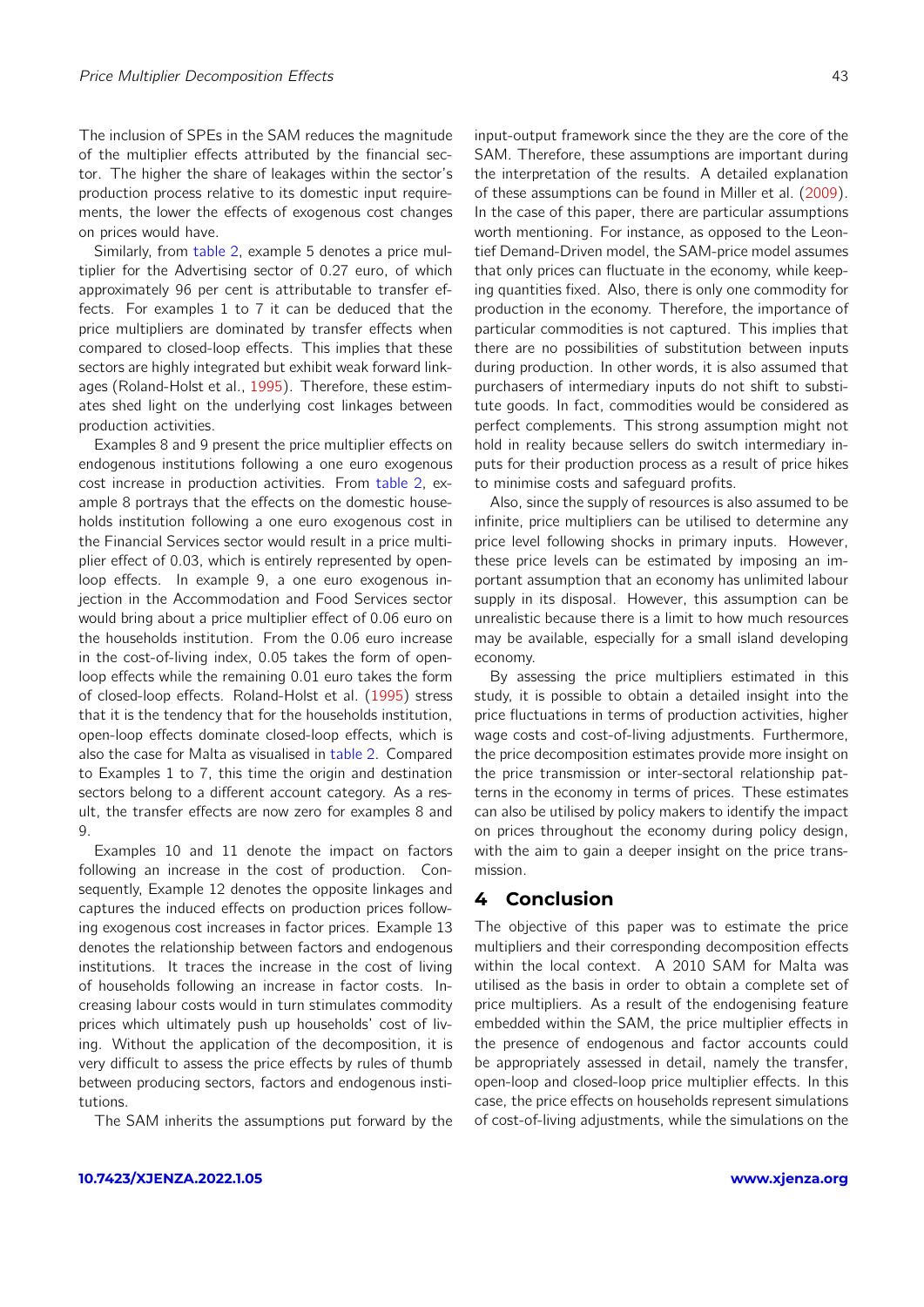factor account captures the increase in factor prices due to higher wage costs.

These price multiplier estimates are subject to the traditional input-output framework assumptions. However, they also have advantages over the traditional Walrasian price models (Roland-Holst et al., [1995\)](#page-8-0). For instance, a notable advantage is the ability to estimate price changes that are useful for policy making at sectoral level. In terms of prices, the decomposition of multiplier effects can also be utilised to assess the transmission or patterns of inter-sectoral relationships. The transfer, open and closed-loop multiplier effects can be assessed via the block-decomposition method, which enables us to distinguish between price effects explained by inter-sectoral linkages, consumption by households (cost-of-living) and factor prices (wage increases). In other words, the blockdecomposition of price multipliers provides the possibility to assess the relationships between production, factors and institutions in terms of cost-linkages.

The estimated price multipliers can be of great importance for policy makers to assess relative price changes between production activities, factors and institutions following recent events of supply shortages, rising import costs and higher wage costs. These events may potentially lead to higher inflation rates locally (CBM, [2021\)](#page-8-14). Since these factors are components of primary input costs, price changes can be assessed via the estimated price multipliers following an exogenous shock in one of these components. Therefore, the price multipliers can be utilised to assess the effects of a one euro exogenous cost change in primary inputs on relative prices. The block decomposition of price multipliers provides detailed insight on tracing the different price effects in terms of input costs, cost-of-living adjustments and wage costs.

A more in-depth analysis can be undertaken on sectoral price linkages to obtain a more comprehensive description of linkages effects on prices. This can be done via the path-decomposition method. Therefore, a further research avenue is to identify and analyse the paths through which cost effects circulate between production activities, factors and institutions throughout the economy.

#### **References**

- <span id="page-8-1"></span>Cassar, I. P. (2013). A study of the production structure of the Maltese economy: An input-output approach (Doctoral dissertation). Heriot-Watt University.
- <span id="page-8-12"></span>Cassar, I. P. (2015). Estimates of output, income value added and employment multipliers for the Maltese economy (tech. rep.). CBM Working Papers.
- <span id="page-8-13"></span>Cassar, I. P. & Rapa, N. (2018). Estimates of inputoutput multipliers for the Maltese economy based on the symmetric input-output table for 2010.
- <span id="page-8-14"></span>CBM. (2021). Outlook for the Maltese economy. 4.
- <span id="page-8-7"></span>Commission, E. E. et al. (2013). European system of accounts ESA 2010. Publications Office of the European Union, Luxembourg. doi, 10, 16644.
- <span id="page-8-9"></span>Defourny, J. & Thorbecke, E. (1984). Structural path analysis and multiplier decomposition within a social accounting matrix framework. The Economic Journal, 94(373), 111–136.
- <span id="page-8-6"></span>El-Said, M., Lofgren, H. & Robinson, S. (2001). The impact of alternative development strategies on growth and distribution: Simulations with a dynamic model for Egypt (tech. rep.).
- <span id="page-8-8"></span>Eurostat, N. (2008). Rev. 2–statistical classification of economic activities in the european community. Office for Official Publications of the European Communities, Luxemburg.
- <span id="page-8-4"></span>Miller, R. E. & Blair, P. D. (2009). Input-output analysis: Foundations and extensions. Cambridge university press.
- <span id="page-8-10"></span>Pyatt, G. & Round, J. I. (1979). Accounting and fixed price multipliers in a social accounting matrix framework. The Economic Journal, 89(356), 850–873.
- <span id="page-8-0"></span>Roland-Holst, D. W. & Sancho, F. (1995). Modeling prices in a SAM structure. The Review of Economics and Statistics, 361–371.
- <span id="page-8-5"></span>Round, J. (2003). Constructing sams for development policy analysis: Lessons learned and challenges ahead. Economic Systems Research, 15(2), 161– 183.
- <span id="page-8-11"></span>Stone, R. (1936). Aspects of economic and social modelling (Vol. 1). Librairie Droz.
- <span id="page-8-2"></span>Theuma, A. (2018). Assessing sectoral price effect of wage increases in the Maltese economy via the leontief price model.
- <span id="page-8-3"></span>Theuma, A. (2020). Contribution of the financial services and gaming sectors to the wages of Maltese households: A sam-based hea.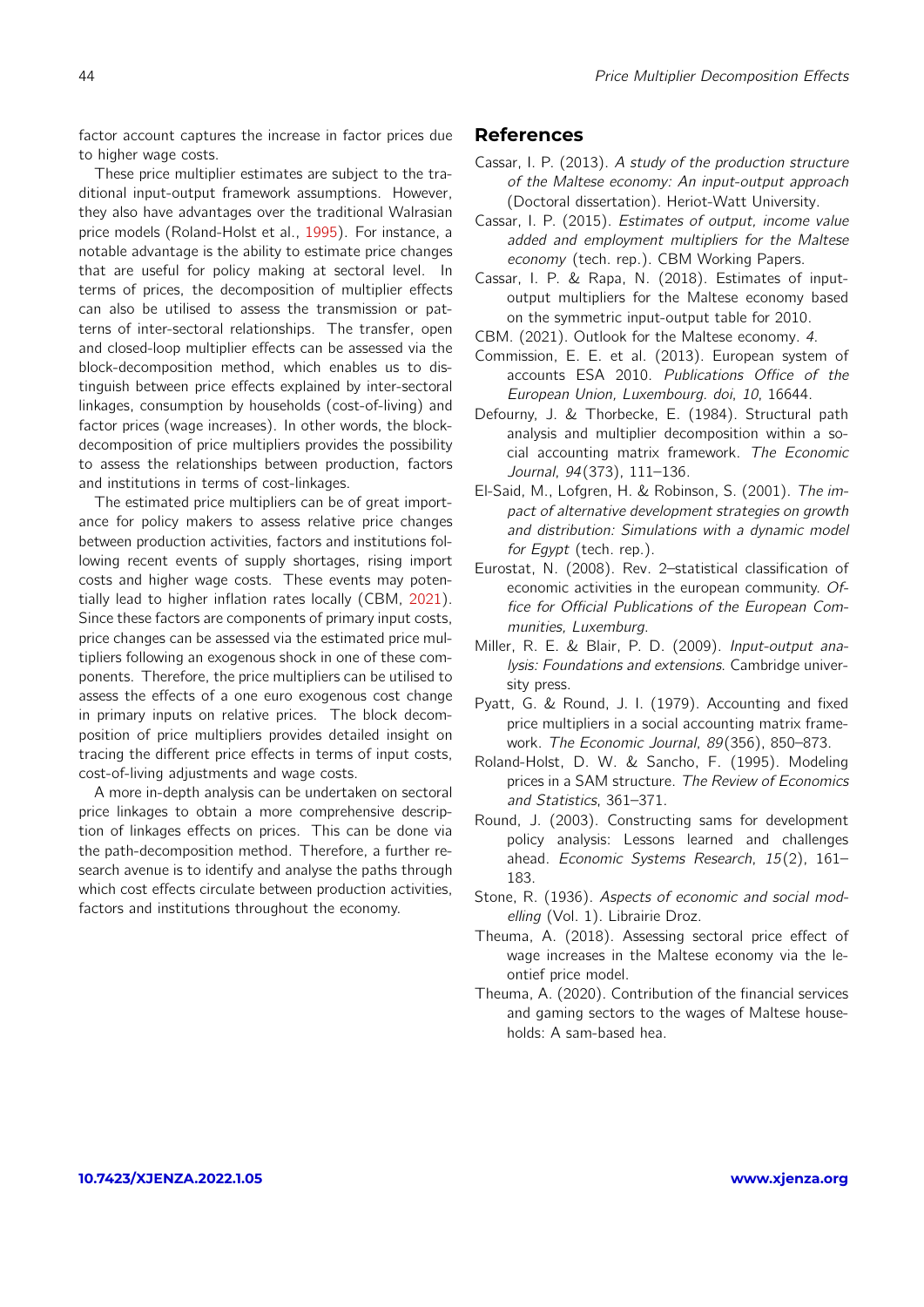| Sector Number             | Sector Name                                                                                                                                                                                                                    | NACE Rev.2                                                                                                                                                                                                                                                                                                                                                                                                                                                                                    |
|---------------------------|--------------------------------------------------------------------------------------------------------------------------------------------------------------------------------------------------------------------------------|-----------------------------------------------------------------------------------------------------------------------------------------------------------------------------------------------------------------------------------------------------------------------------------------------------------------------------------------------------------------------------------------------------------------------------------------------------------------------------------------------|
|                           | Trop and animal production, hunting and related service activities                                                                                                                                                             |                                                                                                                                                                                                                                                                                                                                                                                                                                                                                               |
|                           | Forestry and logging                                                                                                                                                                                                           |                                                                                                                                                                                                                                                                                                                                                                                                                                                                                               |
|                           | -ishing and aquaculture                                                                                                                                                                                                        |                                                                                                                                                                                                                                                                                                                                                                                                                                                                                               |
|                           | Vianufacture of food products, beverages and tobacco products                                                                                                                                                                  |                                                                                                                                                                                                                                                                                                                                                                                                                                                                                               |
|                           | Manufacture of textiles, wearing apparel and leather products                                                                                                                                                                  |                                                                                                                                                                                                                                                                                                                                                                                                                                                                                               |
| $\mathbf  \, \mathbf  \,$ | Manufacture of wood and of products of wood and cork                                                                                                                                                                           | $\begin{array}{r} \mathcal{A} \mathcal{B} \mathcal{B} \mathcal{B} \mathcal{B} \mathcal{B} \mathcal{B} \mathcal{B} \mathcal{B} \mathcal{B} \mathcal{B} \mathcal{B} \mathcal{B} \mathcal{B} \mathcal{B} \mathcal{B} \mathcal{B} \mathcal{B} \mathcal{B} \mathcal{B} \mathcal{B} \mathcal{B} \mathcal{B} \mathcal{B} \mathcal{B} \mathcal{B} \mathcal{B} \mathcal{B} \mathcal{B} \mathcal{B} \mathcal{B} \mathcal{B} \mathcal{B} \mathcal{B} \mathcal{B} \mathcal$                               |
| r                         | Aantfacture of paper products, printing and reproduction of recorded media, manufacture of coke and refined percoleurs, products, havie, pharmaceutical products and pharmaceutical preparations and rubber and plastic produc |                                                                                                                                                                                                                                                                                                                                                                                                                                                                                               |
|                           | Vlanufacture of other non-metallic mineral products                                                                                                                                                                            |                                                                                                                                                                                                                                                                                                                                                                                                                                                                                               |
|                           | Manufacture of basic metals                                                                                                                                                                                                    |                                                                                                                                                                                                                                                                                                                                                                                                                                                                                               |
|                           | Manufacture of fabricated metal products, except machinery and equipment                                                                                                                                                       |                                                                                                                                                                                                                                                                                                                                                                                                                                                                                               |
|                           | Manufacture of computer, electronic and optical products, electrical equipment, motor vehicles, trailers and semi-trailers                                                                                                     |                                                                                                                                                                                                                                                                                                                                                                                                                                                                                               |
|                           | Repair and installation of machinery and equipment                                                                                                                                                                             |                                                                                                                                                                                                                                                                                                                                                                                                                                                                                               |
|                           | Bechicly, gas, steam and air conditioning suply, water collection, treatment and set collection, treatment and disposal activities; materials recovery; remediation activities and other waste management services             |                                                                                                                                                                                                                                                                                                                                                                                                                                                                                               |
|                           | Alining and quarrying and construction                                                                                                                                                                                         |                                                                                                                                                                                                                                                                                                                                                                                                                                                                                               |
|                           | Mholesale and retail trade and repair of motor vehicles and motorcycles                                                                                                                                                        |                                                                                                                                                                                                                                                                                                                                                                                                                                                                                               |
|                           | Mholesale trade, except of motor vehicles and motorcycles                                                                                                                                                                      |                                                                                                                                                                                                                                                                                                                                                                                                                                                                                               |
|                           | Retail trade                                                                                                                                                                                                                   |                                                                                                                                                                                                                                                                                                                                                                                                                                                                                               |
|                           | and transport and transport via pipelines, water transport, air transport, warehousing and support activities for transportation and postal and courier activities                                                             |                                                                                                                                                                                                                                                                                                                                                                                                                                                                                               |
|                           | Accommodation and food service activities                                                                                                                                                                                      |                                                                                                                                                                                                                                                                                                                                                                                                                                                                                               |
|                           | Publishing activities, motion picture and music publishing activities; Telecommunications, computer programming and information service activities                                                                             | $\begin{array}{r} - \\ - \\ 158 \\ \times 64 \\ \times 65 \\ \times 66 \\ \times 68 \\ \times 66 \\ \times 68 \\ \times 66 \\ \times 68 \\ \times 68 \\ \times 68 \\ \times 68 \\ \times 68 \\ \times 68 \\ \times 68 \\ \times 68 \\ \times 68 \\ \times 68 \\ \times 68 \\ \times 68 \\ \times 68 \\ \times 68 \\ \times 68 \\ \times 68 \\ \times 68 \\ \times 68 \\ \times 68 \\ \times 68 \\ \times 68 \\ \times 68 \\ \times 68 \\ \times 68 \\ \times 68 \\ \times 68 \\ \times 68 \\$ |
|                           | Financial service activities, except insurance and pension funding                                                                                                                                                             |                                                                                                                                                                                                                                                                                                                                                                                                                                                                                               |
|                           | nsurance, reinsurance and pension funding, except compulsory social security                                                                                                                                                   |                                                                                                                                                                                                                                                                                                                                                                                                                                                                                               |
|                           | ectivities auxiliary to financial services and insurance activities                                                                                                                                                            |                                                                                                                                                                                                                                                                                                                                                                                                                                                                                               |
|                           | Real estate activities excluding imputed rents                                                                                                                                                                                 |                                                                                                                                                                                                                                                                                                                                                                                                                                                                                               |
|                           | mputed rents of owner-occupied dwellings                                                                                                                                                                                       |                                                                                                                                                                                                                                                                                                                                                                                                                                                                                               |
|                           | egal and accounting activities; activities of head offices; management consultancy activities.                                                                                                                                 |                                                                                                                                                                                                                                                                                                                                                                                                                                                                                               |
|                           | vchitectural and engineering activities; technical testing and analysis                                                                                                                                                        | M69 and 70<br>M71 and M72                                                                                                                                                                                                                                                                                                                                                                                                                                                                     |
|                           | Advertising and market research                                                                                                                                                                                                |                                                                                                                                                                                                                                                                                                                                                                                                                                                                                               |
|                           | Other professional, scientific and technical activities; veterinary activities                                                                                                                                                 |                                                                                                                                                                                                                                                                                                                                                                                                                                                                                               |
|                           | Rental and leasing activities                                                                                                                                                                                                  |                                                                                                                                                                                                                                                                                                                                                                                                                                                                                               |
|                           | imployment activities                                                                                                                                                                                                          |                                                                                                                                                                                                                                                                                                                                                                                                                                                                                               |
|                           | Fravel agency, tour operator reservation service and related activities                                                                                                                                                        |                                                                                                                                                                                                                                                                                                                                                                                                                                                                                               |
|                           | security and Investigation Activities                                                                                                                                                                                          |                                                                                                                                                                                                                                                                                                                                                                                                                                                                                               |
|                           | Public administration and defence; compulsory social security                                                                                                                                                                  |                                                                                                                                                                                                                                                                                                                                                                                                                                                                                               |
|                           | Education                                                                                                                                                                                                                      | $\begin{array}{r} \mathsf{MT3} \\ \mathsf{MT4} \\ \mathsf{MT7} \\ \mathsf{NT7} \\ \mathsf{NT8} \\ \mathsf{NT9} \\ \mathsf{NT9} \\ \mathsf{NT9} \\ \mathsf{X9} \\ \mathsf{X9} \\ \mathsf{X9} \\ \mathsf{X9} \\ \mathsf{X9} \\ \mathsf{X9} \\ \mathsf{X9} \\ \mathsf{X9} \\ \mathsf{X9} \\ \mathsf{R9} \\ \mathsf{R9} \\ \mathsf{R9} \\ \mathsf{R9} \\ \mathsf{R9} \\ \mathsf{R9} \\ \mathsf{R9} \\ \mathsf{R9} \\ \mathsf{R9} \\ \mathsf{R$                                                    |
|                           | luman health activities                                                                                                                                                                                                        |                                                                                                                                                                                                                                                                                                                                                                                                                                                                                               |
|                           | social work activities                                                                                                                                                                                                         |                                                                                                                                                                                                                                                                                                                                                                                                                                                                                               |
|                           | creative, arts and entertainment activities; Gambling and betting activities                                                                                                                                                   |                                                                                                                                                                                                                                                                                                                                                                                                                                                                                               |
|                           | ports activities and amusement and recreation activities                                                                                                                                                                       |                                                                                                                                                                                                                                                                                                                                                                                                                                                                                               |
|                           | Activities of membership organisations                                                                                                                                                                                         |                                                                                                                                                                                                                                                                                                                                                                                                                                                                                               |
|                           | Repair of computers and personal and household goods                                                                                                                                                                           |                                                                                                                                                                                                                                                                                                                                                                                                                                                                                               |
|                           | Other personal service activities                                                                                                                                                                                              | $\begin{array}{c} 28 & 28 & 26 & 26 \\ 28 & 28 & 26 & 26 \\ 28 & 28 & 26 & 26 \end{array}$                                                                                                                                                                                                                                                                                                                                                                                                    |
|                           | ctivities of households as employers; undifferentiated goods and services producing activities of households for own use                                                                                                       |                                                                                                                                                                                                                                                                                                                                                                                                                                                                                               |
|                           | Activities of extra-territorial organisations and bodies                                                                                                                                                                       |                                                                                                                                                                                                                                                                                                                                                                                                                                                                                               |
|                           |                                                                                                                                                                                                                                |                                                                                                                                                                                                                                                                                                                                                                                                                                                                                               |
|                           |                                                                                                                                                                                                                                |                                                                                                                                                                                                                                                                                                                                                                                                                                                                                               |
|                           |                                                                                                                                                                                                                                |                                                                                                                                                                                                                                                                                                                                                                                                                                                                                               |
|                           |                                                                                                                                                                                                                                |                                                                                                                                                                                                                                                                                                                                                                                                                                                                                               |
|                           |                                                                                                                                                                                                                                |                                                                                                                                                                                                                                                                                                                                                                                                                                                                                               |

Table 3: Description of the 44 Maltese Economic Sectors Present in the 2010 Micro SAM

Source: (Theuma, [2020\)](#page-8-3).

| MacroSAM in Euro Millions (000's)            | Δ         | I                                      |                  | ပ                    |             | ш         |          |                   |        | Ĭŏ        |
|----------------------------------------------|-----------|----------------------------------------|------------------|----------------------|-------------|-----------|----------|-------------------|--------|-----------|
| Production Activities (P)                    | 3,880.95  | 3,020.91                               |                  | .,247.73             | 872.117     | 3,577.18  |          |                   |        | 7,598.89  |
| Households (H)                               |           | $\circ$                                | 189.79           |                      |             | ,738.25   | 2,846.27 |                   |        | 6,316.21  |
| Enterprises (F)                              |           |                                        | $\circ$          | 863.99<br>220.08     |             | 1,982.49  |          | 677.9<br>2,030.78 |        | ',224.54  |
| Government (G)                               |           |                                        |                  | $\circ$              |             | ,123.48   |          | 251.83            | 792.74 | 2,804.55  |
| Capital (C)                                  |           |                                        | 59.05<br>-136.78 |                      | $\circ$     | 1,073.94  |          |                   |        | 1,558.18  |
| RoW Imports (E)                              | 748.25    | 991.14<br>577.48<br>193.88<br>1,054.81 |                  | 427.19<br>32.80<br>0 | 577.46<br>0 | 692.68    |          |                   |        | 7,218.46  |
| Compensation of Employees (L)                | 2,846.27  | $\circ$                                | $7,112.47$<br>0  |                      |             |           |          |                   |        | 2,846.27  |
| Other Value Added (K)                        | 2,960.51  |                                        |                  |                      |             |           |          |                   |        | 2,960.51  |
| Ton (T)<br>Net Taxes on Products and Product | 162.908   | 478                                    |                  | 12.79                | 108.64      | 30.4      |          |                   |        | 792.70    |
| Total (Tot)                                  | [7,598.91 | 6,316.21                               | 7,224.54         | 2,804.55             | 1,558.18    | 17,218.46 | 2,846.27 | 2,960.51          | 792.70 | 59,320.36 |

6,316.21<br>7,224.54<br>2,804.55<br>1,558.18

17,598.89

2,846.27<br>2,960.51<br>792.70

Table 4: Maltese Macro SAM for the reference year of 2010

Source: (Theuma, [2020\)](#page-8-3).

#### Price Multiplier Decomposition Effects 45

## **Appendices**